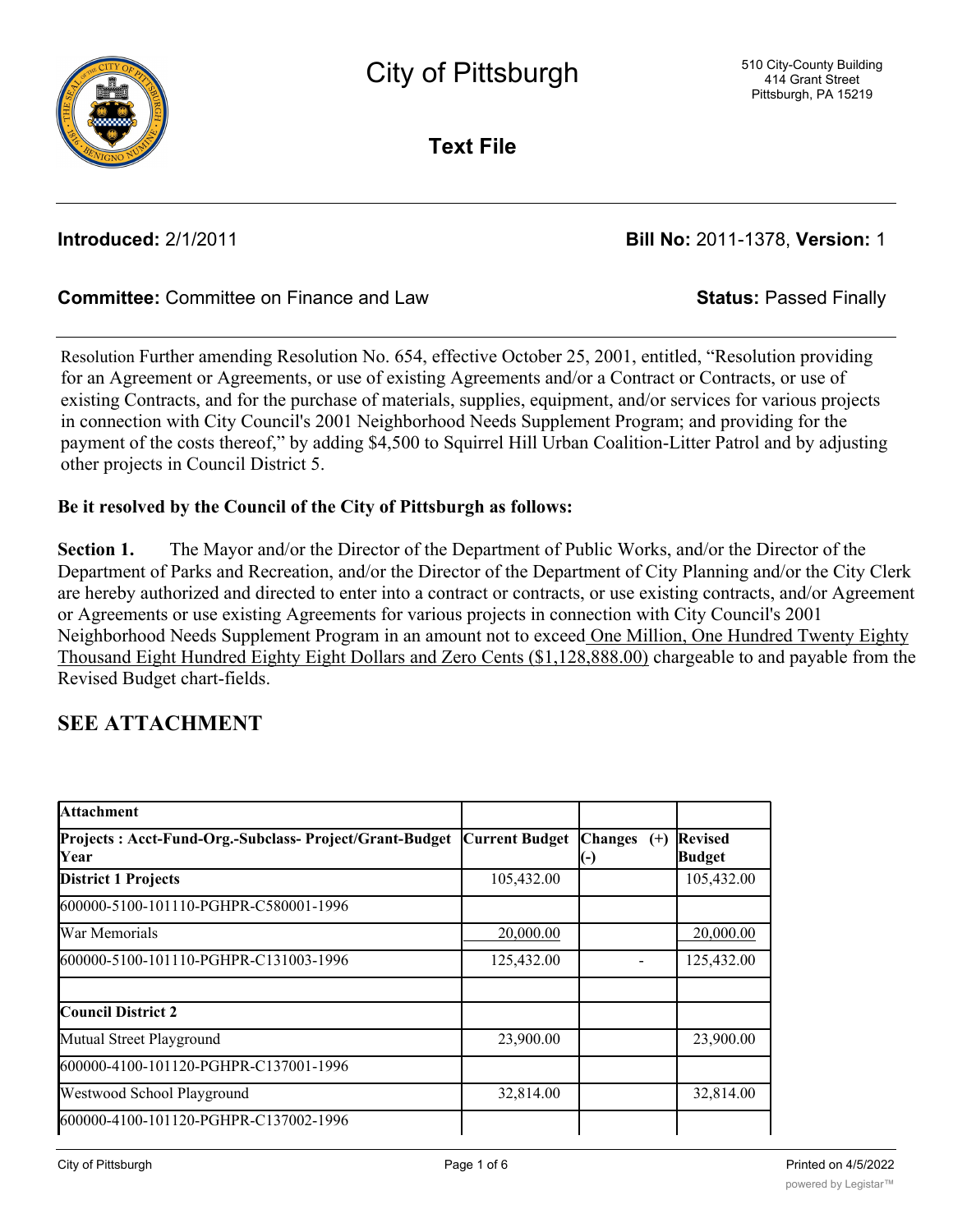# **Introduced:** 2/1/2011 **Bill No:** 2011-1378, **Version:** 1

### **Committee:** Committee on Finance and Law **Status:** Passed Finally

600000-4100-101120-PGHPR-C137002-1996

| District 2 Speed Monitoring Trailer -Steuben St       | 9,979.00   | 9,979.00   |
|-------------------------------------------------------|------------|------------|
| 600000-4100-101120-PGHPR-C251001-1996                 |            |            |
| Western PA Conservancy: Stanhope St. Flowerbed        | 20,000.00  | 20,000.00  |
| 600000-4100-101120-PGHPR-C421001-1996                 |            |            |
| Boy Scouts Troop 269 Memorial Obey & Steuben          | 6,500.00   | 6,500.00   |
| 600000-4100-101120-PGHPR-C408021-1996                 |            |            |
| Elliot West End Athletic Asso. Portable Scoreboard    | 1,200.00   | 1,200.00   |
| 600000-5100-101120-PGHPR-C218001-1996                 |            |            |
| District 2 W. PA Conservancy Flower Baskets           | 6,650.00   | 6,650.00   |
| 600000-5100-101120-PGHPR-C421002-1996                 |            |            |
| Mt. Washington CDC House Tour Signage                 | 1,000.00   | 1,000.00   |
| 600000-4100-101120-PGHPR-C245001-1996                 |            |            |
| W. Pgh Partnership West End-Elliott Park Bldg. Equip. | 5,409.00   | 5,409.00   |
| 600000-4100-101120-PGHPR-C224001-1996                 |            |            |
| Police Chaplain Program                               | 6,700.00   | 6,700.00   |
| 600000-5100-101120-PGHPR-C556002-1996                 |            |            |
| Onala Club                                            | 8,485.60   | 8,485.60   |
| 600000-5100-101120-PGHPR-C408055-1996                 |            |            |
| McGunnegle Field                                      | 2,794.40   | 2,794.40   |
| 600000-4100-101120-PGHPR-C258002-1996                 | 125,432.00 | 125,432.00 |
| <b>Council District 3</b>                             |            |            |
| Pittsburgh Parking Authority Sydney St. Parking Lot   | 80,000.00  | 80,000.00  |
| 600000-4100-101130-PGHPR-C232001-1996                 |            |            |
| Refurbish Quarry Field                                | 25,583.75  | 25,583.75  |
| 600000-5100-101130-PGHPR-C102003-1996                 |            |            |
| Arlington Civic Council Block Watch                   | 2,000.00   | 2,000.00   |
| 600000-4100-101130-PGHPR-C408031-1996                 |            |            |
| Zone 3 Public Safety District 3 Block Watch signage   | 500.00     | 500.00     |
| 600000-5100-101130-PGHPR-C408032-1996                 |            |            |
| Oakland Planning and Dvlpmnt -Dumpster Project        | 932.00     | 932.00     |
| 600000-4100-101130-PGHPR-C408033-1996                 |            |            |
| PA Resource Council-SS cleanup                        | 500.00     | 500.00     |
| 600000-5100-101130-PGHPR-C408041-1996                 |            |            |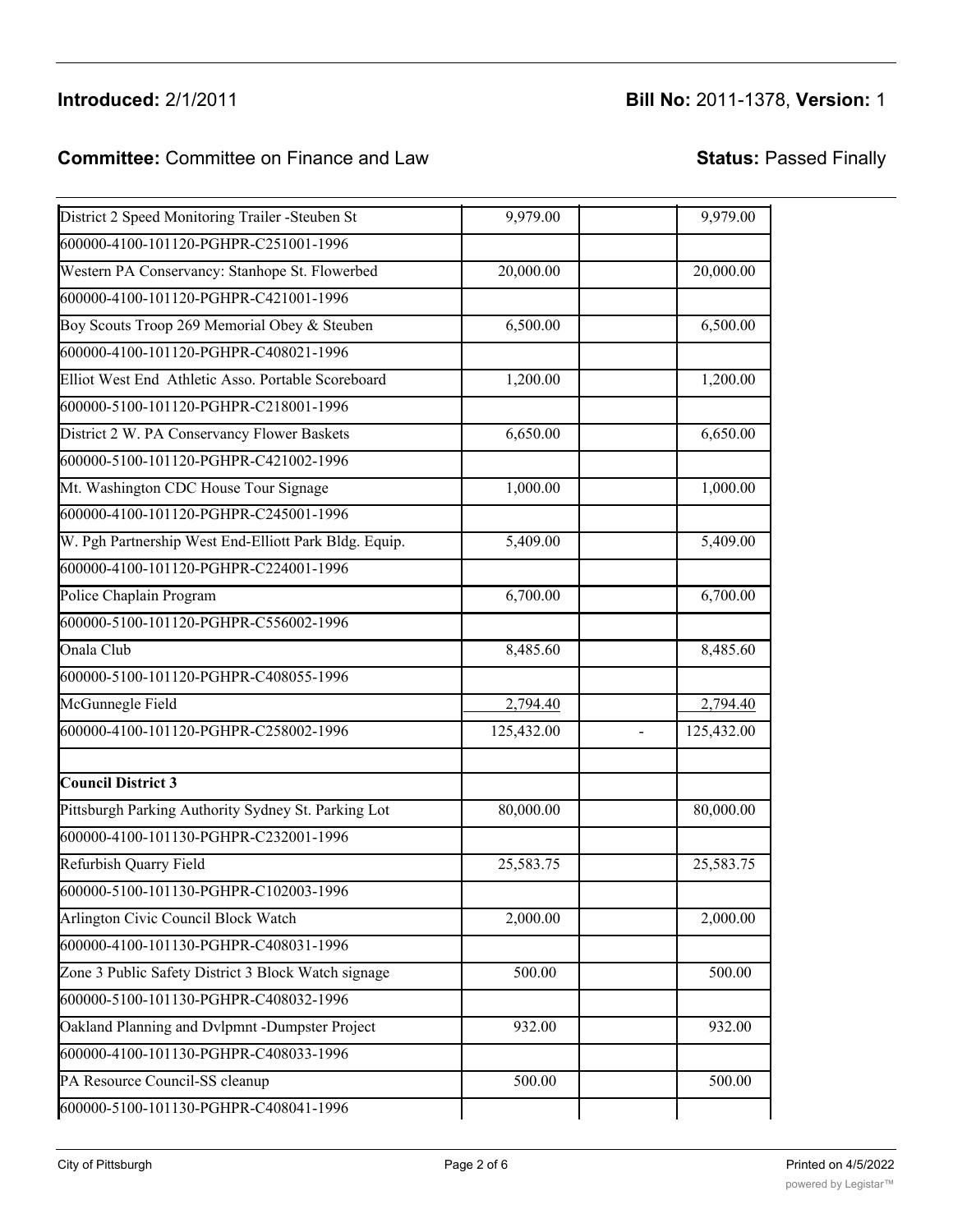### Introduced: 2/1/2011 Oakland Planning and Dvlpmnt -Dumpster Project 932.00 932.00

# **Introduced:** 2/1/2011 **Bill No:** 2011-1378, **Version:** 1

### **Committee:** Committee on Finance and Law **Status:** Passed Finally  $\sum_{i=1}^{\infty}$   $\sum_{i=1}^{\infty}$   $\sum_{i=1}^{\infty}$   $\sum_{i=1}^{\infty}$   $\sum_{i=1}^{\infty}$   $\sum_{i=1}^{\infty}$   $\sum_{i=1}^{\infty}$   $\sum_{i=1}^{\infty}$   $\sum_{i=1}^{\infty}$   $\sum_{i=1}^{\infty}$   $\sum_{i=1}^{\infty}$   $\sum_{i=1}^{\infty}$   $\sum_{i=1}^{\infty}$   $\sum_{i=1}^{\infty}$   $\sum_{i=1}^{\in$

| <b>Urban Mountain Gathering Place</b>          | 1,500.00   | 1,500.00   |
|------------------------------------------------|------------|------------|
| 600000-4100-101130-PGHPR-C408042-1996          |            |            |
| <b>Beltzhoover Concerned Citizens</b>          | 900.00     | 900.00     |
| 600000-5100-101130-PGHPR-C408045-1996          |            |            |
| Citiparks                                      | 5,266.25   | 5,266.25   |
| 600000-5100-101130-PGHPR-C131002-1996          |            |            |
| St. Clair Athletic Association                 | 2,500.00   | 2,500.00   |
| 600000-4100-101130-PGHPR-C408049-1996          |            |            |
| Beltzhoover Concerned Citizens-Community Fest. | 500.00     | 500.00     |
| 600000-5100-101130-PGHPR-C408048-1996          |            |            |
| Mount Washington CDC-Grandview Park 100        | 1,000.00   | 1,000.00   |
| 600000-4100-101130-PGHPR-C408047-1996          |            |            |
| Western PA Conservancy-St. Clair Blockwatch    | 1,000.00   | 1,000.00   |
| 600000-5100-101130-PGHPR-C408050-1996          |            |            |
| South Side Slopes Neighborhood Association     | 500.00     | 500.00     |
| 600000-5100-101130-PGHPR-C408051-1996          |            |            |
| South Side LDC                                 | 500.00     | 500.00     |
| 600000-5100-101130-PGHPR-C408046-1996          |            |            |
| <b>Animal Friends</b>                          | 2,250.00   | 2,250.00   |
| 600000-5100-101130-PGHPR-C408053-1996          | 125,432.00 | 125,432.00 |
| <b>Council District 4</b>                      |            |            |
| <b>Brookline T-Ball Field</b>                  | 11,412.00  | 11,412.00  |
| 600000-4100-101140-PGHPR-C102007-1996          |            |            |
| Vanucci Field Renovations                      | 27,432.00  | 27,432.00  |
| 600000-4100-101140-PGHPR-C131001-1996          |            |            |
| Concrete Slab Replacement - Birtley Avenue     | 50,000.00  | 50,000.00  |
| 600000-4100-101140-PGHPR-C244001-1996          |            |            |
| District 4 Field Improvements                  | 2,420.00   | 2,420.00   |
| 600000-4100-101140-PGHPR-C102008-1996          |            |            |
| <b>Colerain Street Retaining Wall</b>          | 31,588.00  | 31,588.00  |
| 600000-4100-101140-PGHPR-C258001-1996          |            |            |
| Overbrook Community Council                    | 2,580.00   | 2,580.00   |
| 600000-5100-101140-PGHPR-C408038-1996          | 125,432.00 | 125,432.00 |

Zone 3 Public Safety District 3 Block Watch signage 500.00 500.00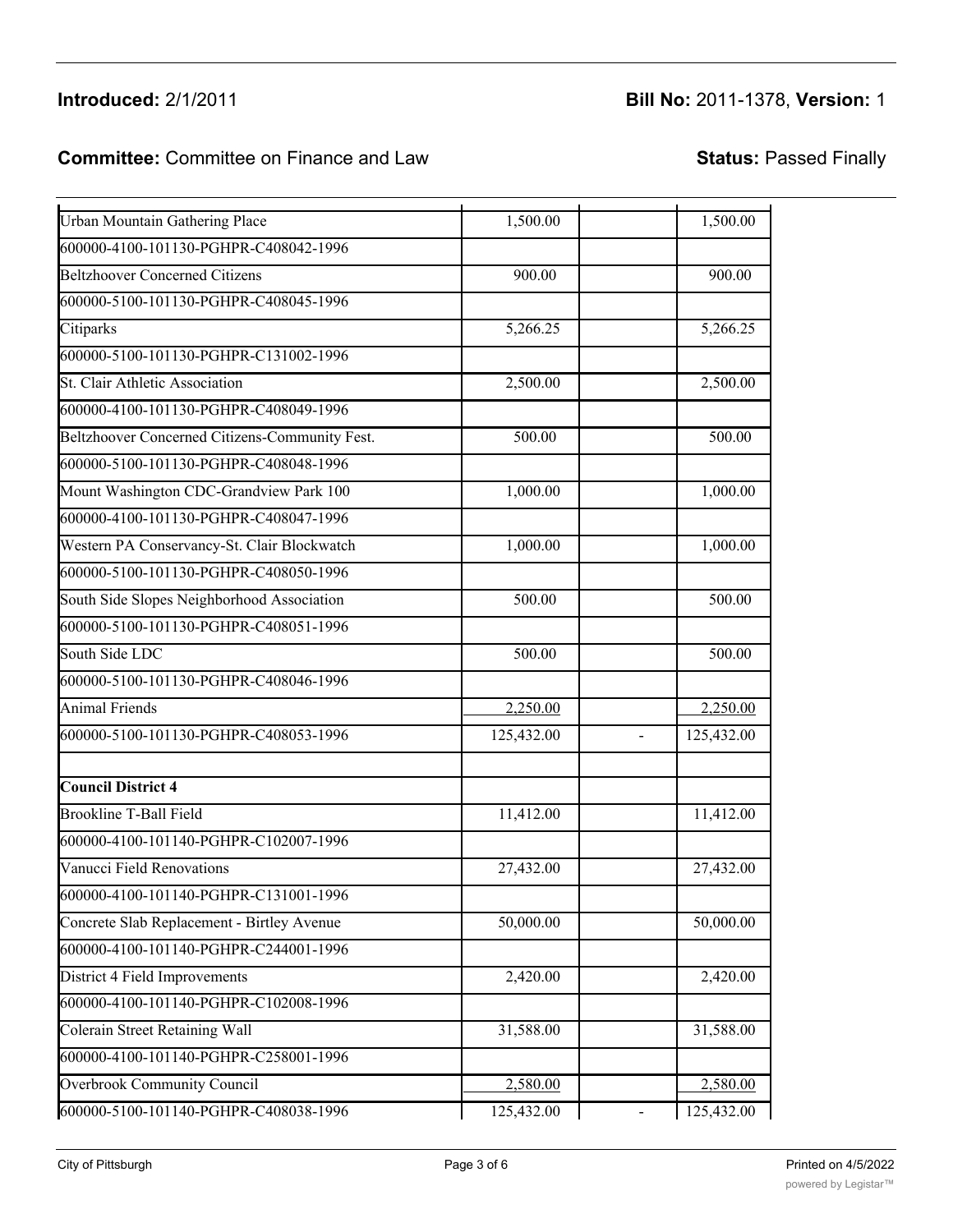## Introduced: 2/1/2011

## **Introduced:** 2/1/2011 **Bill No:** 2011-1378, **Version:** 1

### **Committee:** Committee on Finance and Law **Status:** Passed Finally 600000-4100-101140-PGHPR-C258001-1996 Overbrook Community Council 2,580.00 2,580.00

| <b>Council District 5</b>                                     |            |                |            |
|---------------------------------------------------------------|------------|----------------|------------|
| Greenfield Organization Building Rehabilitation               | 75,000.00  |                | 75,000.00  |
| 600000-5100-101150-PGHPR-C408019-1996                         |            |                |            |
| Squirrel Hill Urban Coalition Building Rehab.                 | 24,000.00  |                | 24,000.00  |
| 600000-5100-101150-PGHPR-C408020-1996                         |            |                |            |
| McBride Shelter                                               | 10,000.00  |                | 10,000.00  |
| 600000-5100-101150-PGHPR-C111002-1996                         |            |                |            |
| <b>Squirrel Hill Urban Coalition - Clean-up Litter Patrol</b> | 500.00     | 4,500.00       | 5,000.00   |
| 600000-5100-101150-PGHPR-C255001-1996                         |            |                |            |
| District 5 Projects                                           | 15,932.00  | (4,500.00)     | 11,432.00  |
| 600000-5100-101150-PGHPR-C580005-1996                         | 125,432.00 |                | 125,432.00 |
| <b>Council District 6</b>                                     |            |                |            |
| <b>Council District 6 Archival Services</b>                   | 18,036.15  |                | 18,036.15  |
| 600000-4100-101160-PGHPR-C415001-1996                         |            |                |            |
| Hill District Community Development Corp                      | 100,000.00 |                | 100,000.00 |
| 600000-4100-101160-PGHPR-C408001-1996                         |            |                |            |
| Disparity Study - Urban League                                | 7,395.85   |                | 7,395.85   |
| 600000-4100-101160-PGHPR-C408024-1996                         | 125,432.00 | $\overline{a}$ | 125,432.00 |
| <b>Council District 7</b>                                     |            |                |            |
| <b>Highland Park Farmhouse</b>                                | 7,025.00   |                | 7,025.00   |
| 600000-4100-101100-PGHPR-N130002-1996                         |            |                |            |
| Soldiers & Sailors Hall Museum - Planning & Dev               | 20,000.00  |                | 20,000.00  |
| 600000-4100-101170-PGHPR-C435001-1996                         |            |                |            |
| Morningside T-Ball Field                                      | 17,104.67  |                | 17,104.67  |
| 600000-5100-101170-PGHPR-C102002-1996                         |            |                |            |
| Lawrenceville Corporation                                     | 10,000.00  |                | 10,000.00  |
| 600000-4100-101170-PGHPR-C408002-1996                         |            |                |            |
| <b>Bloomfield Rec Center Bocci Courts</b>                     | 10,000.00  |                | 10,000.00  |
| 600000-4100-101170-PGHPR-C143001-1996                         |            |                |            |
| Morningside Girls Softball Association                        | 6,000.00   |                | 6,000.00   |
| 600000-5100-101170-PGHPR-C218002-1996                         |            |                |            |
| Lawrenceville Youth Groun Equinment                           | 6.232.00   |                | 6.232.00   |

District 4 Field Improvements 2,420.00 2,420.00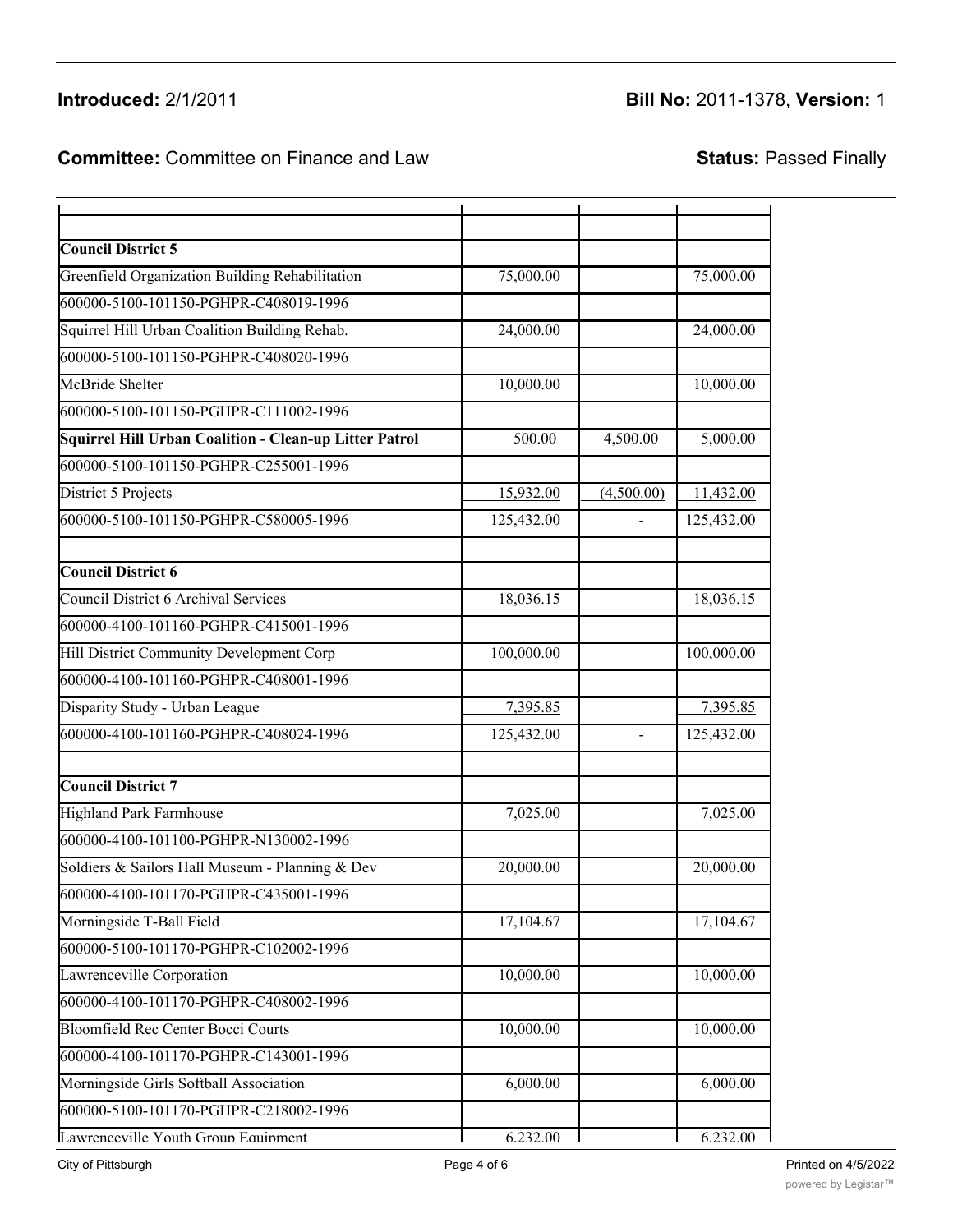# **Introduced:** 2/1/2011 **Bill No:** 2011-1378, **Version:** 1

# **Committee:** Committee on Finance and Law **Status:** Passed Finally

600000-4100-101170-PGHPR-C408002-1996

| panivnyviny ivani vivap repapniyan               | u,ecenou   | u, <i>aua</i> iuu |
|--------------------------------------------------|------------|-------------------|
| 600000-4100-101170-PGHPR-C218003-1996            |            |                   |
| Morningside Cheerleader Org                      | 2,000.00   | 2,000.00          |
| 600000-4100-101170-PGHPR-C218004-1996            |            |                   |
| Highland Park CDC Learning Initiative            | 2,000.00   | 2,000.00          |
| 600000-5100-101170-PGHPR-C408023-1996            |            |                   |
| Lawrenceville Fireworks - Lawrenceville United   | 20,000.00  | 20,000.00         |
| 600000-4100-101170-PGHPR-C408028-1996            |            |                   |
| Morningside Baseball Association                 | 9,315.72   | 9,315.72          |
| 600000-4100-101170-PGHPR-C408026-1996            |            |                   |
| Ninth Ward Youth Group                           | 9,000.00   | 9,000.00          |
| 600000-4100-101170-PGHPR-C408027-1996            |            |                   |
| Morningside Area Community Council               | 4,095.33   | 4,095.33          |
| 600000-4100-101170-PGHPR-C408037-1996            |            |                   |
| District 7 Initiative                            | 2,659.28   | 2,659.28          |
| 600000-5100-101170-PGHPR-C408044-1996            | 125,432.00 | 125,432.00        |
| <b>Council District 8</b>                        |            |                   |
| District 8 Supplemental Street Repaving DPW      | 7,984.76   | 7,984.76          |
| 600000-4100-101180-PGHPR-C244002-1996            |            |                   |
| S. Craig Street Decorative Lighting Project      | 53,795.00  | 53,795.00         |
| 600000-4100-101180-PGHPR-C225005-1996            |            |                   |
| S. Craig Street Engineering Study                | 1,100.00   | 1,100.00          |
| 600000-4100-101180-PGHPR-C449001-1996            |            |                   |
| South Highland Decorative Lighting               | 23,655.60  | 23,655.60         |
| 600000-4100-101180-PGHPR-C225003-1996            |            |                   |
| South Point Breeze Decorative Lighting           | 9,965.00   | 9,965.00          |
| 600000-4100-101180-PGHPR-C225002-1996            |            |                   |
| Graffiti Digital Cameras - 1 for each of 6 Zones | 1,954.15   | 1,954.15          |
| 600000-4100-101180-PGHPR-C222001-1996            |            |                   |
| Cool Space Locater Project                       | 7,500.00   | 7,500.00          |
| 600000-4100-101180-PGHPR-C556001-1996            |            |                   |
| Rock and Row Event                               | 5,000.00   | 5,000.00          |
| 600000-4100-101180-PGHPR-C408030-1996            |            |                   |
| $\bigcap_{n=1}^{n}$ dend $n=0$                   | 2.000.00   | 2.000,00          |

 $\mathcal{L}(\mathcal{A})$  and  $\mathcal{A}(\mathcal{A})$  and  $\mathcal{A}(\mathcal{A})$  and  $\mathcal{A}(\mathcal{A})$